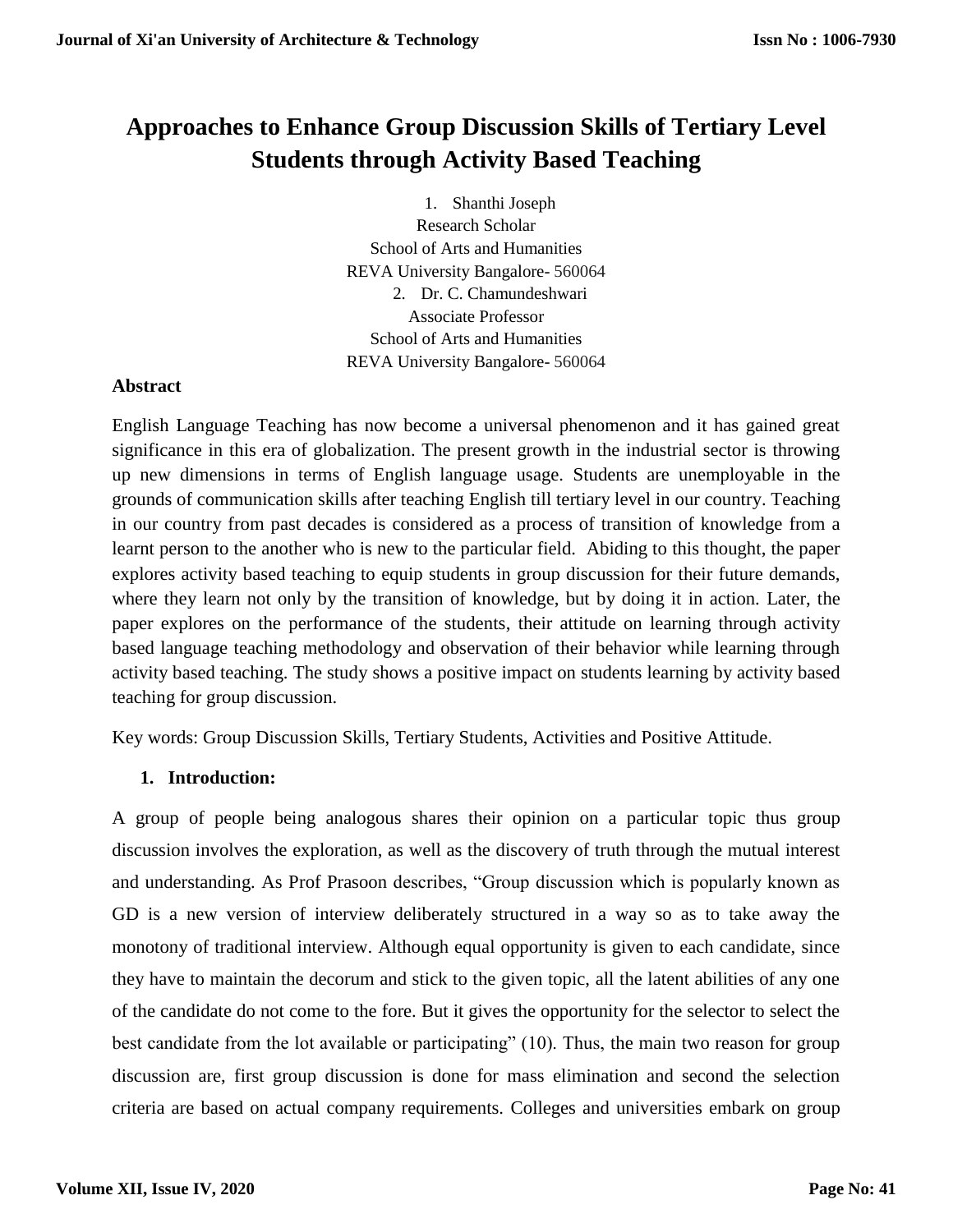discussion. The group discussion is either topic based or case study based. In topic based group discussion diverse topics related to current economic, political, sports etc. are given for discussion. Whereas, in case based discussion real life case is presented.

#### **1.1 Literature review**

Group discussion is an important step towards selecting the apt candidate for the job. As prof.

L.L Lakshmanan and Dr. Nagarathinam says, ' In the job arena, various companies utilize this selection tool in different ways, like some conduct GD after written test and before the interview, others may conduct it even before the written test' (169) Further, 'The activities that happen in the classroom create a kind of environment for learning and as such offer different kinds of opportunities for language learning. Part of teaching skill is to identify the particular opportunities of a task or activity and then develop them into learning experience for children.' (Cameron 20). Thus, a teacher holds the responsibility of making the group discussion as an activity to be a part of their language learning to help the students in their future endeavor.

#### **1.2 Attribution Theory**

Weiner in his Attribution theory speaks about the causal of particular behavior of an individual. An event has a particular effect on the human behavior. The future expectation of achievement and failure is predetermined by the stability of the prior performance. And, if the cause of former performance could change i.e. unstable, then the student will not expect the same experience to be repeated in the future. Further, if the cause of former performance is stable then the expectation from the students for the future performance will be the same.

In his interpersonal theory of motivation, the reactions of teachers, peers, parents etc. towards the individual in social context is observed. And the participant and the observer after the performance will look for a causal factor which may not be as same as of the observer and participant. Later the participants and observer will go causal dimensions for the factor and finally, they make an inference about the student. This inference leads to emotional response and a behavior.

Principles of Attributions which is a three stage process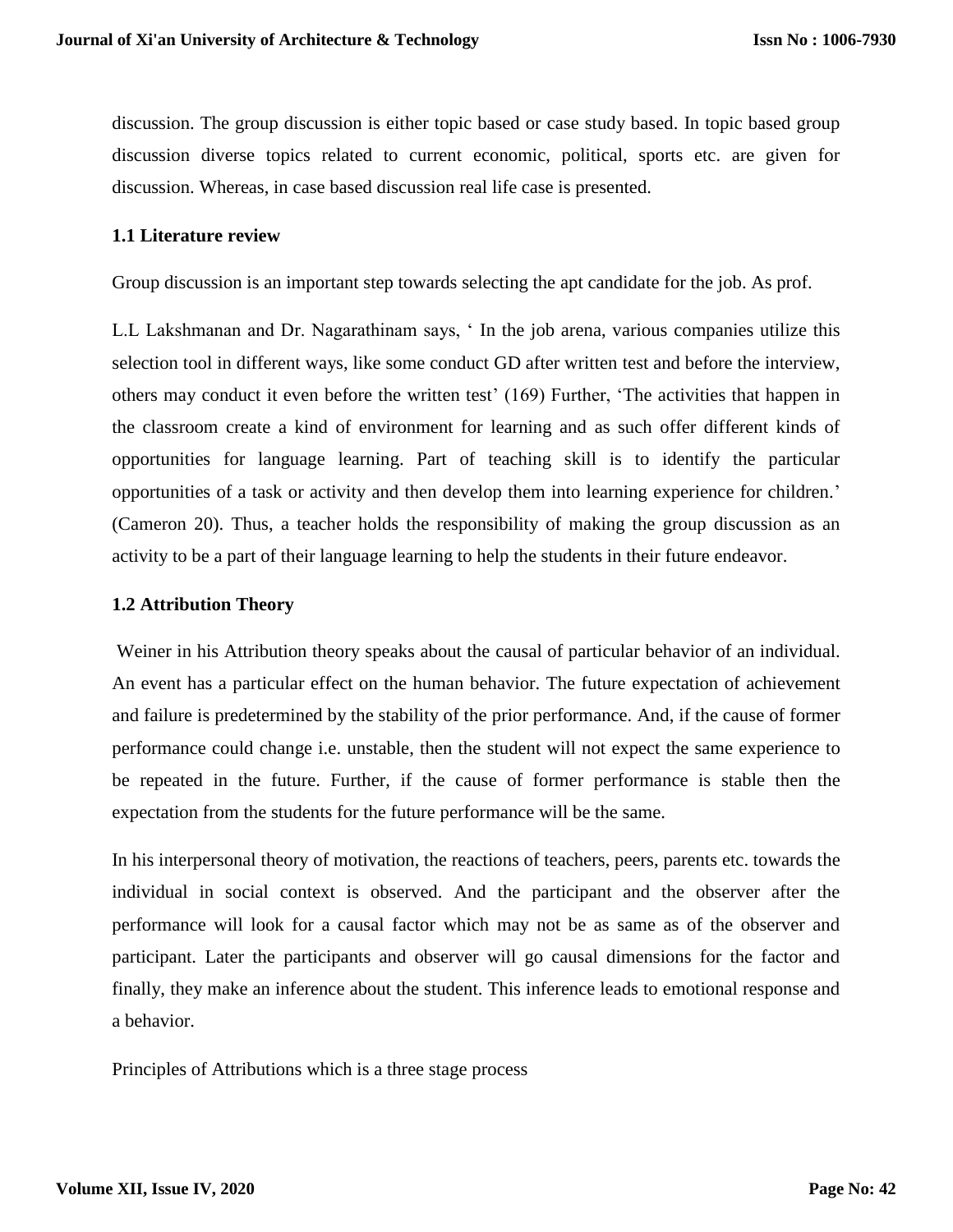a. behavior is observed b. behavior is determined to be deliberate and c. behavior is attributed to internal or external causes.

Achievement can be attributed to:

a. effort b. ability c. level of task difficulty d. luck.

Causal dimensions of behavior are:

a. locus of control b. stability and c. controllability.

## **1.3 Experiential learning**

According to David Kolb, learning is a process where knowledge is created by the experience. According to him, Experiential learning is a process which will link education, work and personal development. It offers a system of competencies for describing a job demand and corresponding educational objectives and it emphasizes the critical linkage that can be developed between the classroom and the "real world" with experiential learning method. (4)

Activity based teaching helps the students to be a part of the activity and they learn from the experience they gain in the activity. Here effective teacher student interaction happens and the students participate in the process of learning with interest. The knowledge gained from experience is more competent than the lectures given in the class. The researcher uses activity based teaching methodology to teach group discussion for tertiary level students.

## **1.4 Group Discussion**

Three or more people with an interdependent goal who interacts and influences each other are a group (Galanes 8). Group discussion is where different individuals with some similarity be together in a group participates in an activity where they discuss about any topic to showcase their skills which will help others to find the best candidate out of many. It is a process of filtering where the main aim is elimination of the students or employee and selection of eligible candidate to identify the best candidate for any position in management colleges or being recruited in some companies.

The evaluation of Group discussion is done on major four areas as;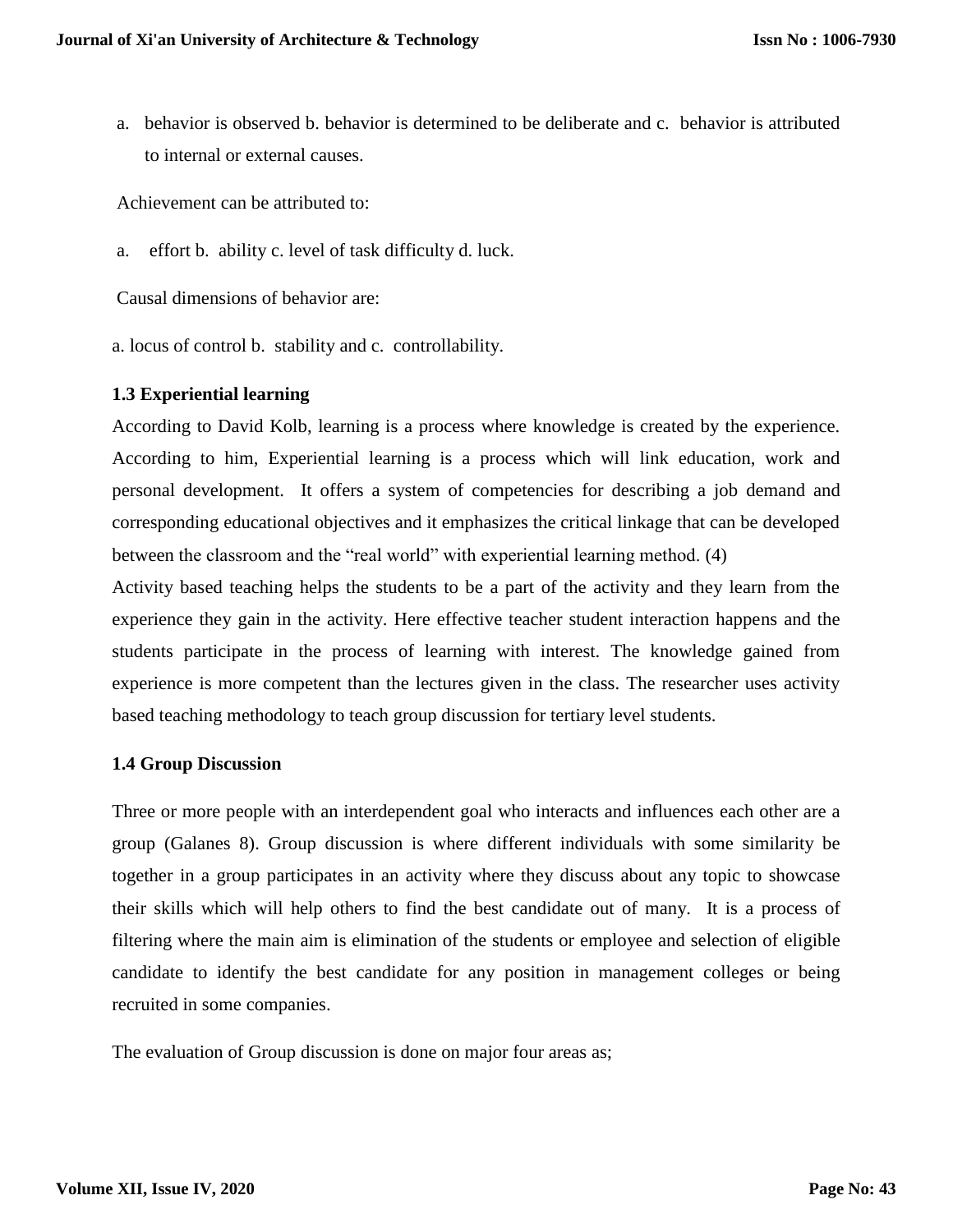- Subject knowledge: The subject knowledge of any topic to speak for a second or minute should be the eligibility of a student. The topic can be on current events, national or international news, social, economic, political, scientific and environmental issues where the participant is expected to speak on the topic. The originality of ideas, analyzing skill and the perception on the particular topic is considered by the observer. The approach of a candidate towards the topic reflects the attitude and nature of the candidate and his view and perception of seeing the world. Journals, newspaper magazines and websites are the source of knowledge. The wide knowledge on a particular topic will lead to a proper presentation of ideas in a confident manner. After having the grasp of the topic the newer ideas are accepted as the ideas from new leaders.
- Oral communication of skills:
	- o Complete knowledge of the topic will be successful when the presentation of that is made in a proper manner. Listening and speaking skill plays a vital role in the oral communication skill. Even the body language and presentation skills matter a lot.
- Listening skill: listening to others. The thread (continuation of discussion must be in touch by the speaker.
- Clarity of thought and expression: Clarity is making clear to the audience when it is necessary. Clearance the thought will help the individuals in the proper presentation of the ideas in the group discussion rounds.

# **1.5 Skills for Group Discussion**

- Knowledge: To speak about any topic given one needs to be proficient in that topic knowing its past and the relevance in present era. This can be gained when they read newspapers, magazines, or any other books pertinent to that area. Even electronic media, social media and personal experience is a boon. Preparations for topics can be accomplished by grounding on major social, political and economic issues of that era.
- Speaking skill: GD is successful when the gained knowledge is presented perfectly. Speaking skill symbolize how the words are used to represent knowledge that we have gathered from different sources. Speaking skill includes the speed and accuracy, fluency and tone. Presentation should be about 20 to 30 seconds which can be done 2 to 3 times.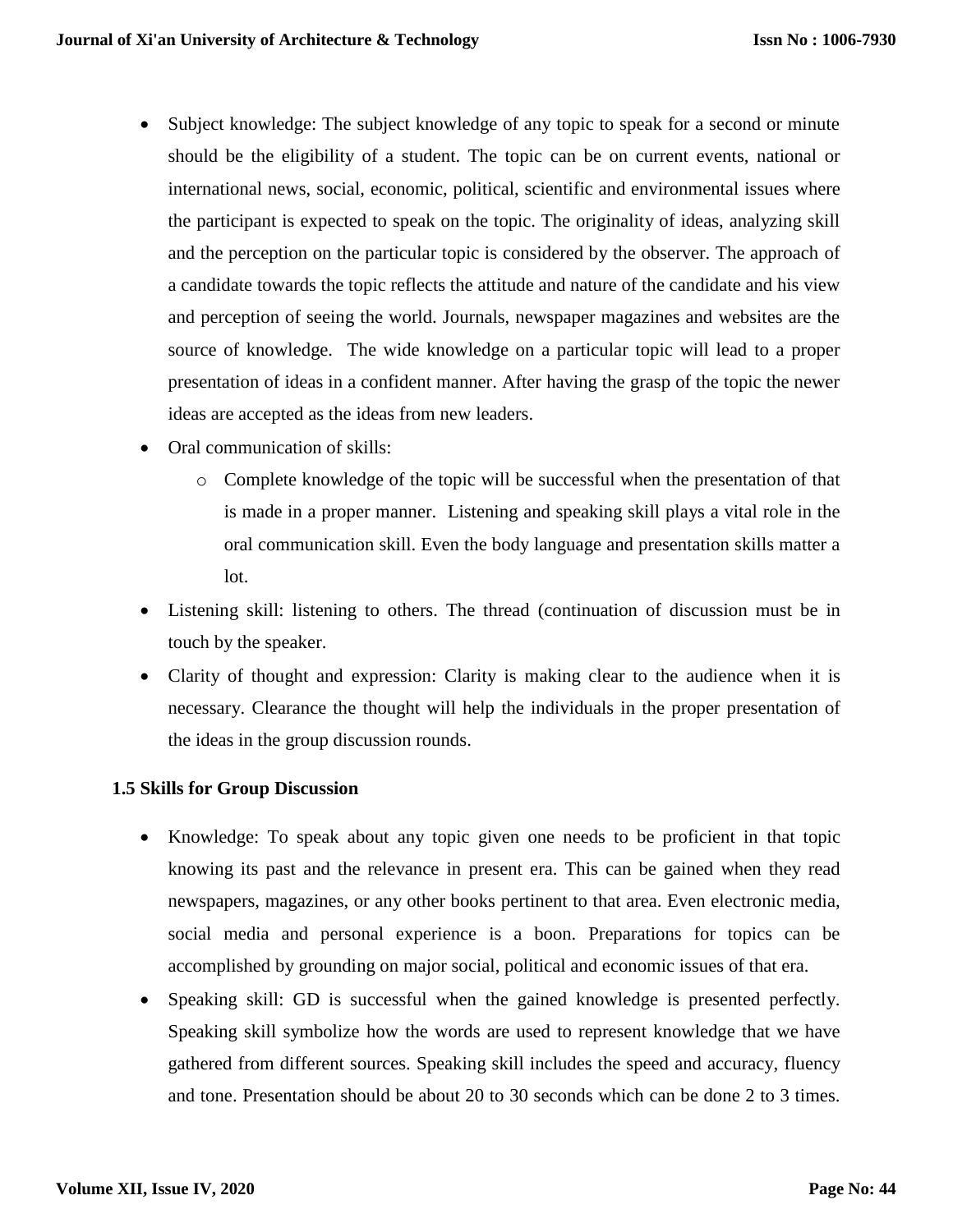Talking too much is not worth appraising because it is not a speech where everyone will shoot and listen to us instead everyone has their view to be presented and neither we can kill the time and opportunities of others. Initiation is the beginning of the topic which will be perfect when done with quotes, facts or short stories and gives a positive impact. Whereas, summarizing the topic when the time ends if it is not initiated by others and speaking politely and gently is a best mode of presentation.

- Listening skill: One of the most dominant skills in the process of group discussion, as active listening aids to understand the topic properly and later analyze it. The analyzing is perfect when it is explored in social, political, economic and social way. Alertness in an individual's speaking and identifying the flaws of other speakers happens in active listening.
- Body language: Body language represents our character along with our knowledge. The gestures, hand movements, facial expression, tone of speaking and even paying attention to others opinion is the body language which represents an individual's respect to others. Giving opportunity for others while speaking and listen to them without interrupting is a positive point in Group discussion. Projecting low confidence with shaky hands and trembling voice or domination of the entire session distracts the opportunities of the speaker. Aggressive behavior and the interest towards personal matters projecting in the discussion should be avoided as body language helps in building good rapport with others and showcases one's interest in the activity.
- Team work: The individual in a group discussion needs to cope with the team, where one needs to present the ideas clear without having fights in the team. Attention should be paid not to make a Group discussion into debate.

A Group discussion tests our communication skill, management skills, Knowledge level, analytical and critical sense, logical presentation of views and the one who is successful in these areas are sure to crack the GD rounds.

## **1.6 Do's of Group Discussion**

 The candidate should tacit the purpose of group discussion done by the institution or organization.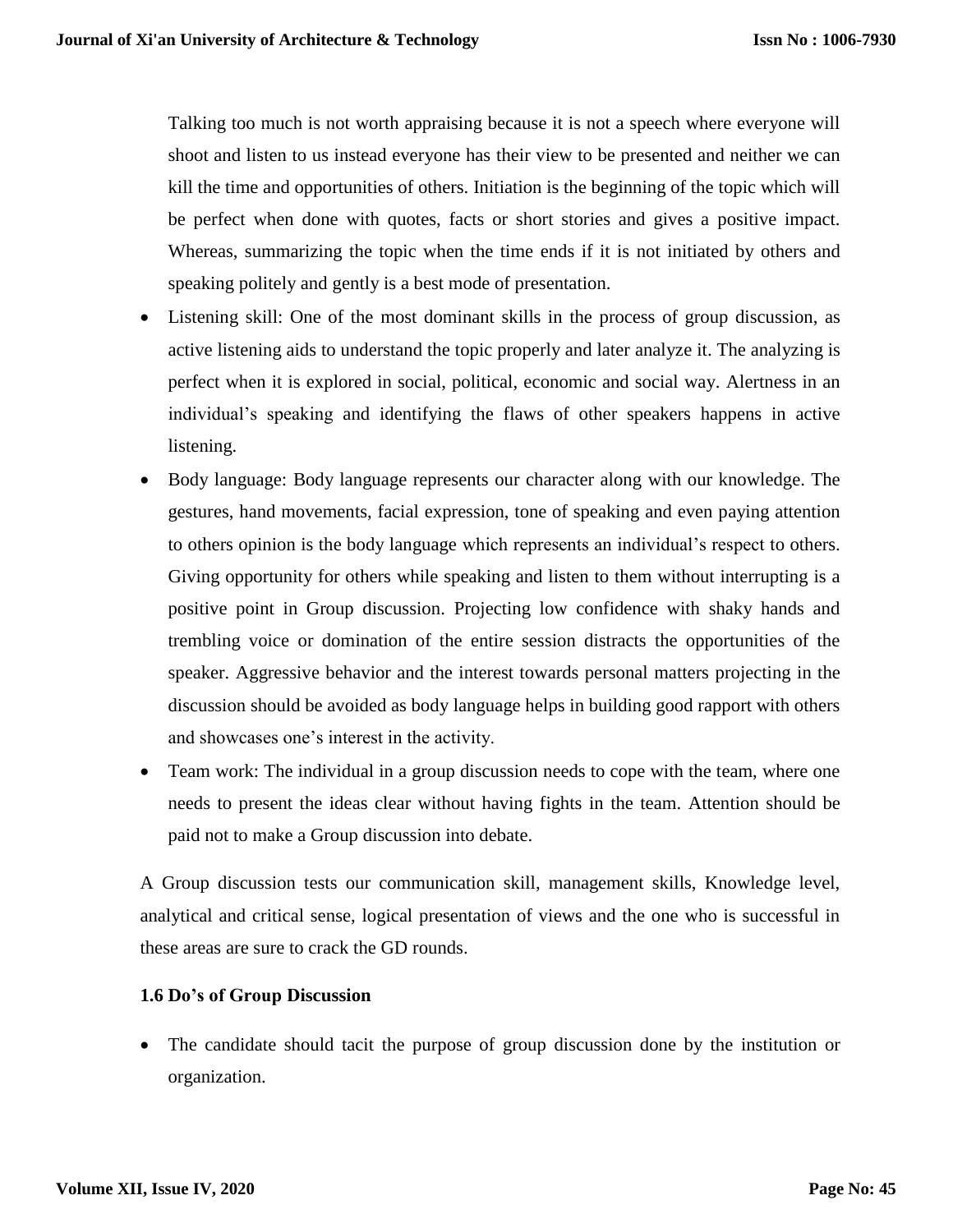- Precise statements are appreciated.
- Right pace in speaking, care of voice and pitch must be maintained.
- Listening is valued.
- Talk with confidence
- Take care of body language; as looking everyone while talking, using hands than pointing others while talking etc.

## **1.7 Don'ts of Group Discussion**

- Try to avoid debates, where one favors particular ideas.
- Interrupting others during their talk should be refrained.
- Try to speak in the group than being isolated and silent.
- Criticizing and speaking about the members in the group is appreciatory.

#### **2. Research Methodology**

#### **2.1 Objectives of the Study**

The study concentrates on the development of group discussion skills of tertiary level student through activity based method. The study has following objectives:

- To understand the attitude of tertiary level students towards learning group discussion through activity based language teaching.
- To assess whether activity based language learning improved their presentation, analytical, leadership and listening skill

Specifically, the study concentrated whether the activity based language teaching helps the students to face the GD rounds in their real life and to observe what where the factors that influenced them during the activity group discussion, problems faced by them in this activity and the obstacles in the group discussion round.

## **2.2 Research design**

The researcher used qualitative research to investigate the efficiency of teaching Group discussion through activity based method in English language classroom. The researcher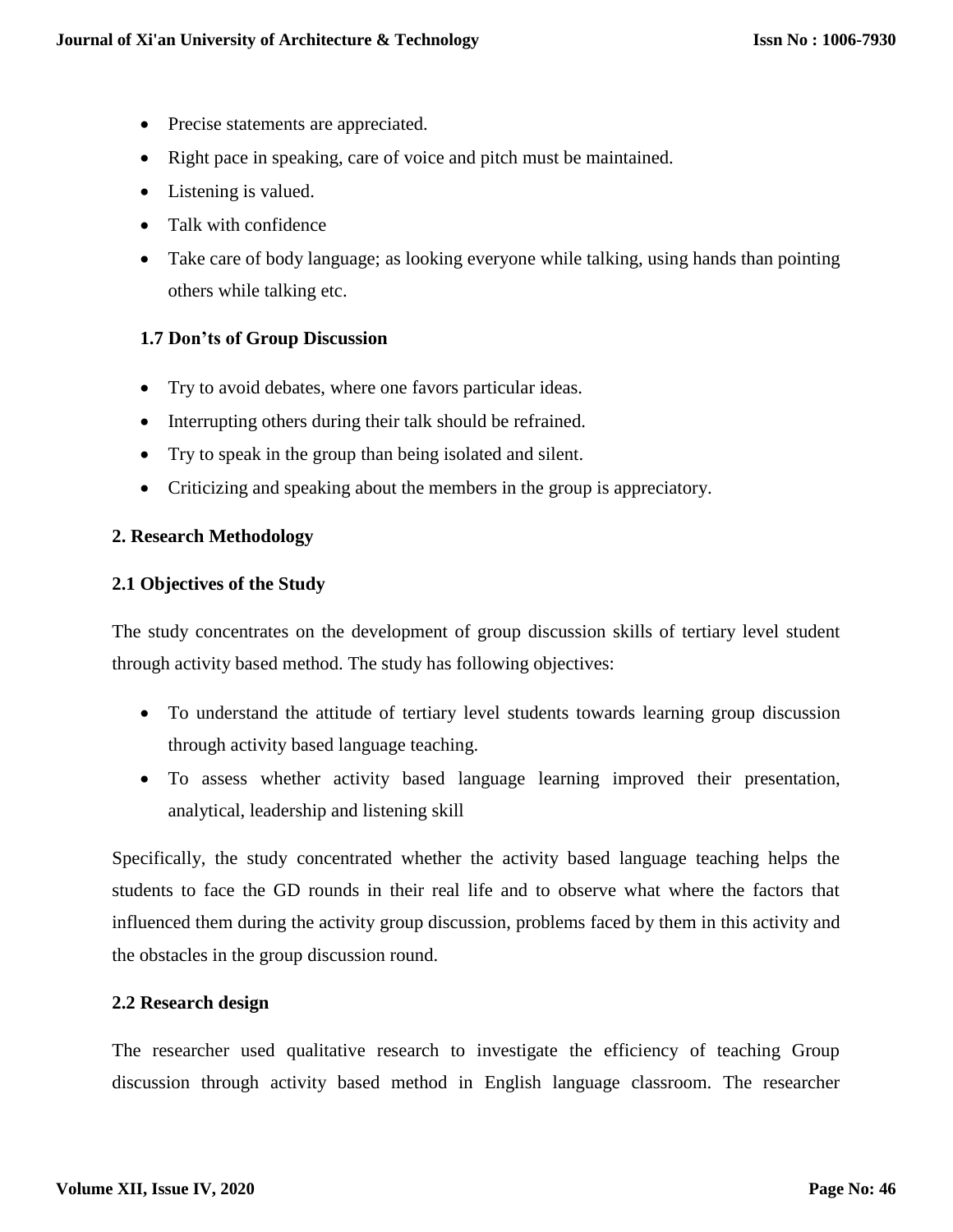observed the students' performance and collected the data to know their opinion attitude on this method of teaching through Likert's scale question.

## **2.3 Participants of Research**

The participants were of tertiary level students from St Vincent's Palloti college, which is located in kalyan Nagar, Bengaluru, Karnataka state in India selected from BBA and BCOM, even semester batch of 2017-18. The group had assorted students from rural and urban background. Next, the students were not exposed to activity based language learning before in their student life.

## **2. 4 Procedure of Activity**

The aim of the study was to teach the students the staidness of group discussion and endure them with real GD experience by activity based learning, where they will participate in the activity beyond listening to the explanation of what, how, do's and don'ts of GD in the classroom.

- Students' personal information as name, class studying to know their exposure to English language till grade, demographic details was collected to assess.
- In the beginning the researcher briefed on group discussion and the procedures followed in it to make them aware. The researcher along with introduction motivated them towards the activity by making cognizant on the benefits and need of Group discussion in their career and academics.
- Then the researcher divided the large classes into a group of seven to nine members according to the strength of the class. Maximum number of students in a group was nine, as less in number proper attention can be perfect.

The classroom was arranged for the group activity by utilizing the less resource as arranging the benches in front of the class where the students were facing each other. and rest of the students were observing them. The other members in the class were discerning the Group discussion. And when the topic was given the students had to start their discussion. Thus they were given the ambience of group discussion, and the researcher used to observe the participants and assist them in the activity. Each participant in the GD was given a bystander who observed their respective candidate and marked the positive and negative points of them.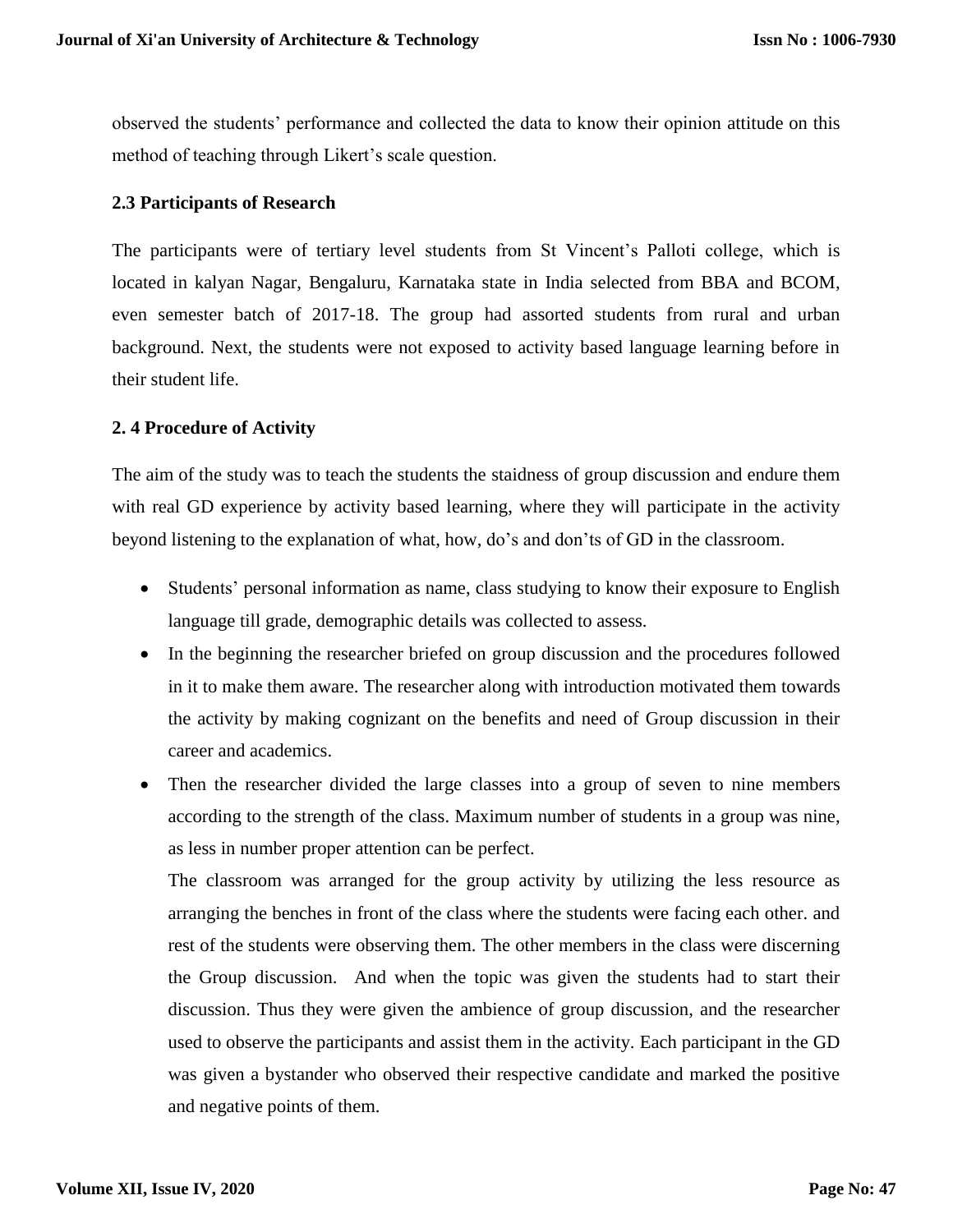Group discussion were topic based and the following topics were given for different groups as:

Ban on Cattle slaughtering in India – a justified or unjustified thought.

Digital India- a cashless economy

Transgender – responsibilities of Indian citizen.

## **2.5 Findings and Discussion**



## **Data Analysis**

The opinion was collected from 100 tertiary level students who belong to homogenous group of male and female from urban and rural background. To know the attitude of respondents towards group discussion, whether group discussion through activity based language learning improved their presentation, analytical, leadership and listening skill; 54% of students agreed to the opinion that there is development in their skills through this method of teaching, 46% of students strongly agreed to the view that activity based learning helped them to improve their necessary skills for GD rounds in their future. None of the participant felt that it wasn't helpful for them in learning language and communication skills. So, it is clearly evident that students liked the learning through activity based learning and it further it helps in their improvement.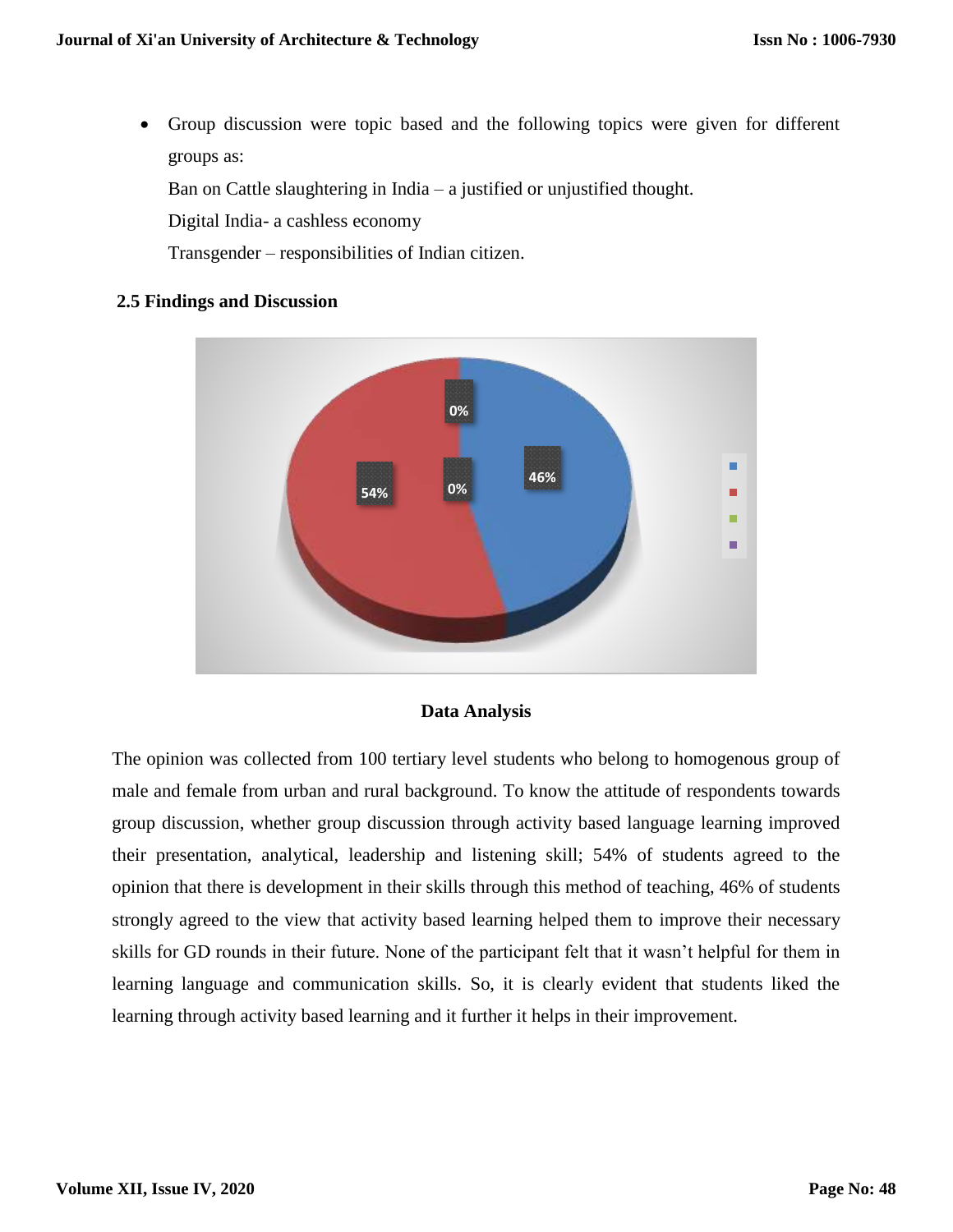#### **2.6 Observations in the Group Discussion:**

- a. Shy and nervousness: The students were found to be confident in the beginning when the instructions of group discussion was given, but as the GD round started they were nervous to speak. They couldn't share their ideas and were conscious of speaking. The researcher initiated the discussion for the first group in the class to shed their inhibitions and later motivated participants to speak. The changes were observed as students started speaking who denied to speak in the beginning, and once they were open up gained confidence for the next time.
- b. Lack of knowledge: Knowledge of the topic was a barrier for the students as they couldn't come up with proper ideas. The knowledge they had were from the memes that they had read in their electronic media and social groups. They couldn't come up with proper statements as they were not aware of the concept in political, social and economic sphere. The students realized the importance of gen on the current topics around the world but not to rely on the opinion of others.
- c. Discussion turned to debates: Initially the students were shy to share their views and when they were confidant slowly they started to criticize others and turned the discussion to debate. The researcher pointed the changes when they deviated from discussion and the students gradually reduced the mistakes and got a clear picture of difference of discussion and debate.
- d. Body language: The students were mindful of the body language in the beginning and later, when they were comfortable sharing their view tend to forget the decorum of the group discussion. The body language used were not appreciatory, when they felt amiable ambience in the group and were confidant in using the free body movements which was refrained by the researcher intermittently.
- e. Tone of speaking: The tone of speaking varied when the students where in the group discussion. As they were conscious in the beginning the speaking tone was unflustered, later the problems as criticizing others, taunting, speaking sarcastically, arrogance in voice, were observed and this was instructed by the researcher to be avoided for a better group discussion.
- f. Isolated candidates: In most of the discussions of ten membered group, at least two or three members were there who never shared their ideas and felt very difficult to speak in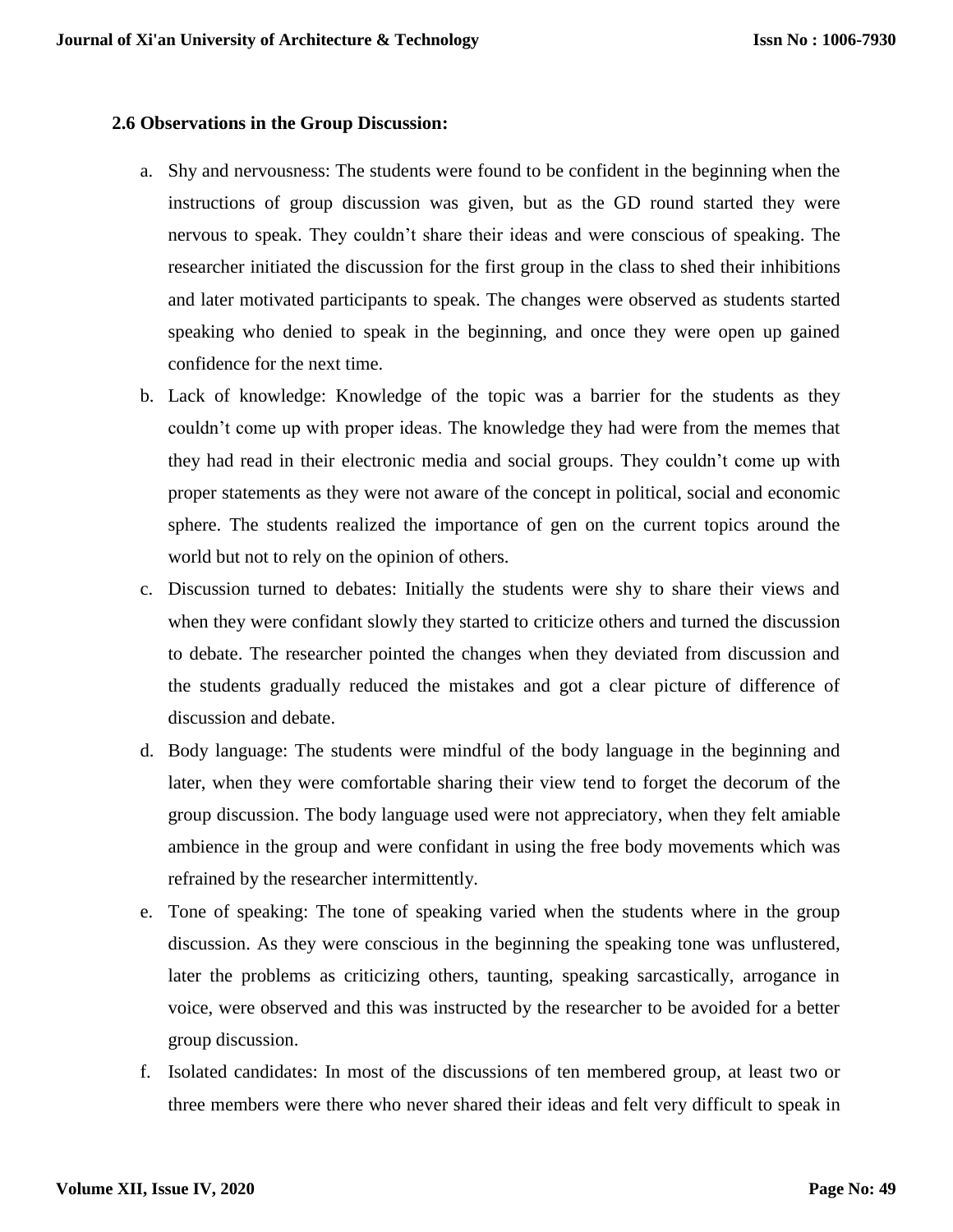front of the classroom. They lacked to get instant ideas to speak, but the researcher made the students to speak in the group by motivating them and encouraging them to share their views.

- g. Interruption in speaking: The students were very eager to share their views and they lacked the patience of listening to others and interrupted in between by adding their points. The researcher pointed out the mistake and they tried to avoid the behavior.
- h. Lack of confidence: The students in the first group in the class showcased less confidence than the members of other groups. Since it was their first experience they had nervousness, but by observing others and speaking for one time they were confident enough.
- i. Exposure gained confidence: The students were confident enough during the explanation on how and what about the GD rounds, they were brave but when they had to perform in the class the tensions aroused in their face. But, comparing to the first group the others performed well because they tried to avoid the mistakes done by their friends. After finishing each round of group discussion the students used to observe the plus and minus written by their counterparts observing them in the group discussion.

## **Conclusion**

Study of students attitude towards learning group discussion through activity based teaching as studied in this paper shows the positive remark of students to this approach. Learning by doing is the best method to learn as they participate with complete interest and learn in a social context. Students taught through activity based method found effective in learning group discussion than being only informed how and what to do in traditional method.